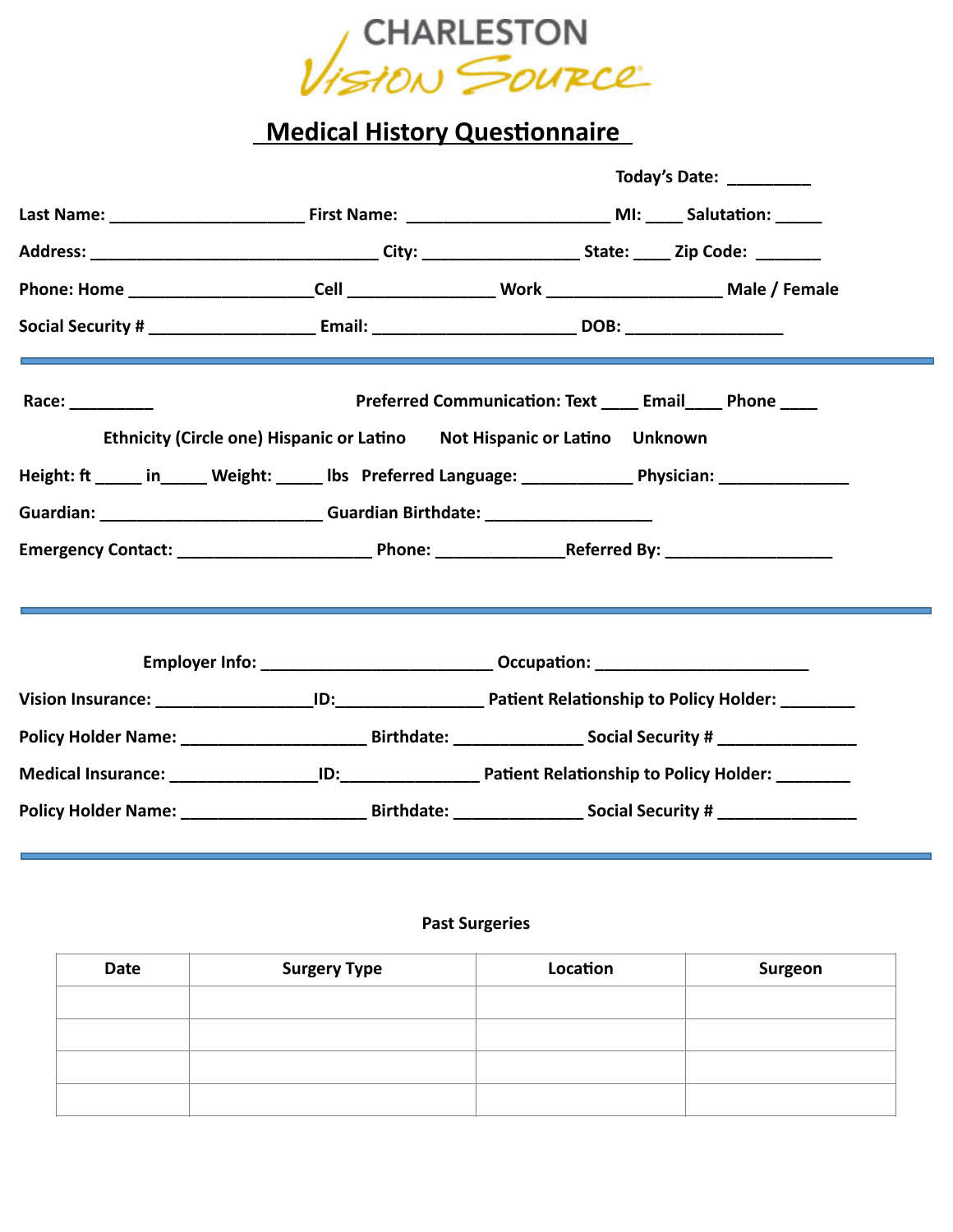| <b>Current Problems and Year Diagnosed:</b>                                  |                                                                    | <b>Current Medications including over the counter:</b> |
|------------------------------------------------------------------------------|--------------------------------------------------------------------|--------------------------------------------------------|
| _High Cholesterol                                                            |                                                                    |                                                        |
| _High Blood Pressure _______                                                 |                                                                    |                                                        |
| Diabetes                                                                     |                                                                    |                                                        |
| Thyroid Disease                                                              |                                                                    |                                                        |
| __ Rheumatoid Arthritis ______                                               |                                                                    |                                                        |
|                                                                              |                                                                    |                                                        |
| Have you been exposed / infected with Gonorrhea, Hepatitis, HIV or Syphilis? |                                                                    | Yes or No                                              |
| <b>EYE DISEASES</b> (Family or Self)                                         | <b>CURRENT EYE SYMPTOMS</b>                                        |                                                        |
|                                                                              | <b>__ Glare Sensitivity</b>                                        | _ Sandy or Gritty Feeling                              |
| ____________ Macular Degeneration                                            | __ Headaches                                                       | _ Blurred Vision Distance                              |
| <b>Blindness</b>                                                             | _ Light Sensitivity                                                | _ Blurred Vision Near                                  |
| <b>Cataracts</b>                                                             | _ Tired Eyes                                                       | __ Distorted Vision                                    |
| <b>Color Blindness</b>                                                       | _ Burning                                                          | _ Double Vision                                        |
| Diabetic Retinopathy                                                         | _ Dryness                                                          | _ Flashes of Lights                                    |
| <b>No. 2018</b> Dry Eye Syndrome                                             | _Matering                                                          | _ Floaters or spots                                    |
| <b>Eye Injuries</b>                                                          | _ Eye Lid Swelling                                                 | _ Fluctuating Vision                                   |
| <b>Glaucoma or Suspect</b>                                                   | _ Eye Pain or Soreness                                             | _ Loss of central vision                               |
| <b>Retinal Detachment</b>                                                    | _ Foreign Body Sensation _ Loss of side vision                     |                                                        |
|                                                                              | _ Infection on Eyelid                                              | _ Loss of vision                                       |
|                                                                              | _ttching                                                           | __ Mucous                                              |
|                                                                              | __ Redness                                                         | __ Ptosis (Drooping Lids)                              |
|                                                                              |                                                                    |                                                        |
|                                                                              |                                                                    |                                                        |
|                                                                              |                                                                    |                                                        |
|                                                                              | A1C% ________ When? ________ Blood Sugar _________ When? _________ |                                                        |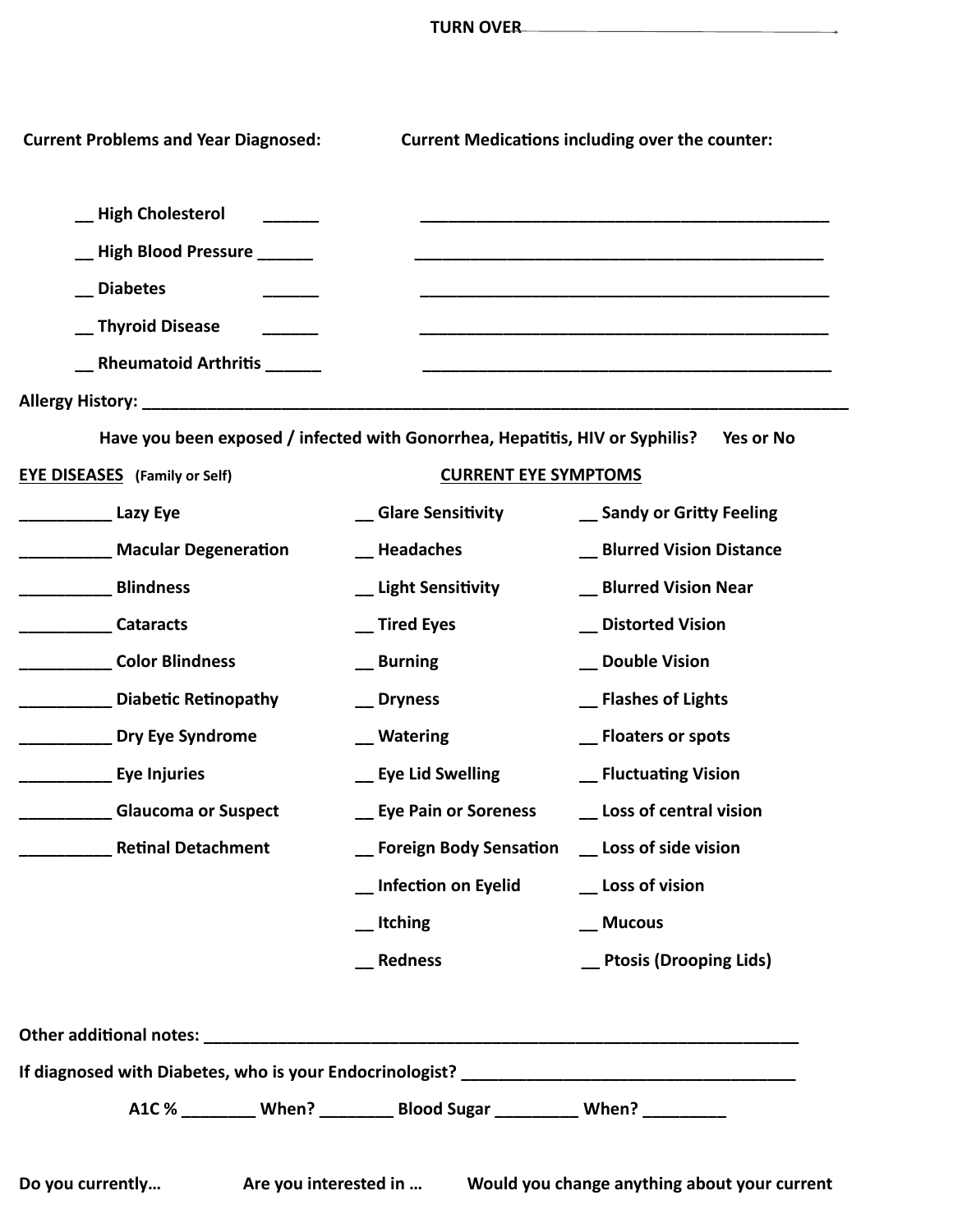| <b>Wear Glasses</b>  | <b>Glasses</b>  | eyewear or contacts? |
|----------------------|-----------------|----------------------|
| <b>Wear Contacts</b> | <b>Contacts</b> |                      |
| <b>Use Nicotine</b>  | <b>LASIK</b>    |                      |

**I give permission for Charleston Vision Source to give me medical treatment. I allow Charleston Vision Source to file for insurance benefits to pay for the care I receive. I understand that: Charleston Vision Source will have to send my medical record information to my insurance company. I must pay my share of the costs. I must pay for the cost of these services if my insurance does not pay or I do not have insurance. I understand: I have the right to refuse any procedure or treatment. I have the right to discuss all medical treatments with my clinician.**

**FINANCIAL AND BILLING POLICIES:** [EFFECTIVE 03/01/2022] **Patient Co-Payments:** Patients at Charleston Vision Source will be asked to present any insurance cards at each visit. All co-payments and any past due balances are due at the time of check-out unless previous arrangements have been made with our billing manager. We accept cash, check, credit card or Care Credit at time of payment. **No post-dated checks will be accepted.**

**Refractive Services:** I understand that the \$45.00 refraction fee is NOT covered by medical insurance even though it is considered part of the comprehensive eye exam at Charleston Vision Source. I understand that I am responsible for payment of the fee unless I request not to have a refraction performed prior to the examination. The refraction is the part of the eye examination performed to prescribe glasses and/or contact lenses.

**Insurance Claims:** Your personal insurance is a contract between you and your insurance company. We will bill your primary insurance company after the completion of your visit. In order to bill your insurance company, we require that you disclose all vision and health insurance information including primary and secondary insurance. Failure to provide complete insurance information may result in patient responsibility for the entire bill. Your insurance company will make the final determination of your eligibility and benefits. If we are out of network with your insurance provider, you are responsible for the charges incurred at your appointment. We may offer to bill out of network insurances for reimbursement as a courtesy. If we are forced to submit your account to an outside collection agency, there will be a \$50.00 charge added to the account and all future appointments scheduled for the account will be canceled and not rescheduled until the balance is paid in full. **Referrals and Pre-Authorizations:** There are health insurance companies that require the patient to obtain a referral or prior authorization form from your Primary Care Provider before visiting a specialist. If your insurance company requires a referral or pre-authorization, the patient is responsible for obtaining it. Failure to obtain the referral along with the pre-authorization may result in a lower or no payment from the insurance company, and the outstanding balance will be the patient's responsibility. This may require the patient's appointment to be rescheduled if not obtained before seeing the doctor. **Third Party Billing and Worker's Compensation:** Charleston Vision Source does not participate in any third-party billing or Worker's Compensation claims.

**OPTICAL POLICIES**: If a patient orders glasses, full payment is due at the time of the order. When glasses are dispensed to the patient, any remaining balance on the patient/family account is also due in full. **No Refunds or Canceled Orders:** Due to the customized design and fit of your lenses/frames, we are not able to offer refunds or cancel orders that the lab has already started. **100% Satisfaction Guarantee:** If you are not satisfied with your new, customized lenses, we offer a one-time glasses prescription change at no extra charge within 30 days. After 30 days, you will be subject to a \$45.00 refraction charge. If you are not satisfied with your new frame purchase, we offer a one-time frame exchange with a \$50.00 restocking fee. If the frame selected for exchange exceeds the amount of the original frame purchased, you will have to pay the difference in cost. We do not offer refunds if the frame selected is less than the original frame purchased due to the cost of customized lens remakes and the return process of the frame to the manufacturer. **Insurance Glasses May Have Restrictions:** Some insurance companies (including VSP and Eyemed) and their labs have more restrictive warranties that we are contracted to follow. Some plans may not allow you to change your frame or lens design once your glasses have been ordered. **30 Day Non-Adapt Policy:** If you are not able to adapt to your progressive/no-line bifocal lenses, we will remake them into one pair of single vision lenses or lined bifocal lenses at no cost to you. Original fees cannot be refunded.

**Frame Warranties:** Our frame warranty covers manufacturer defects for one year from the date of dispense. Accidental damages/breakages are not covered under warranty. **Scratch Warranty:** All prescription lenses ordered with a no glare property have a scratch warranty available for the life of the patient's prescription. **Using Your Own Frame:** Due to the unknown quality and/or condition of a patient's own we cannot accept responsibility for any damage or breakage that may occur during lens insertion or frame adjustments. **Outside Prescriptions:** We are happy to fill an outside prescription, but if you have an issue with your vision that is related to the prescription itself you must go back to the prescribing doctor to be reevaluated. The new prescription must be provided within 30 days of the dispense for a one-time remake. You may also opt to see one of the doctors in our office for a \$45.00 refraction fee.

**CONTACT LENS POLICIES**: **Disposable Contact Lens Purchases:** Although we keep some disposable contact lenses in our office, most of them must be ordered from our distributor. Most annual supplies of disposable contact lenses may be shipped to you at no cost, but others (or smaller quantities) can be shipped to you for \$15.00. Any contact lens orders not picked up within 30 business days that have been shipped to our office will be returned to the distributor and the patient's account will be credited for the amount they paid, less the \$15.00 shipping charge. Contact lenses cannot be returned unless the patient has purchased an annual supply and has had a prescription change within the life of their contact lens prescription. Any open or damaged boxes cannot be returned. Specialty Contact Lens Products: Patients who need to be fit into specialty contact lenses are required to pay for their fitting and their contacts in full prior to the dispensing and evaluation of the products. Patients will be advised of pricing before specialty contact lenses are ordered/fit.

**APPOINTMENT POLICIES: Missed Appointments:** As specialists, we require that patients call, text, or email our office at least 24 hours before their scheduled appointments to make any changes or cancellations. Any appointment that is canceled or rescheduled will be charged a \$30.00 no show fee. Once applied to the account you must pay that balance before any appointments are scheduled. If your account exceeds 3 no show fees, you will be restricted to same day appointments with our office. **Minors:** Any patient under the age of 18 must be accompanied by a parent or guardian for all visits. This accompanying adult is responsible for any payments due at the time of service. Any patient 18 or older receiving treatment at our office is fully responsible for payment of all services. We will not bill any other personal party. **Copies of Medical Records and Special Reports:** There is a \$10.00 charge for medical records and special reports of any kind. Medical records are also subject to a charge of \$0.75 per page, plus postage if mailing is needed.

I understand the policies of Charleston Vision Source and I agree to be bound by its terms. I also understand and agree that such terms may be amended from time to time by the practice. **Your Information. Your Rights. Our Responsibilities.** This notice describes how medical information about you may be used and disclosed and how you can get access to this information. Please review it carefully. **Your Rights when it comes to your health information, you have certain rights.** This section explains your rights and some of our responsibilities to help you. **Get an electronic or paper copy of your medical record:** You can ask to see